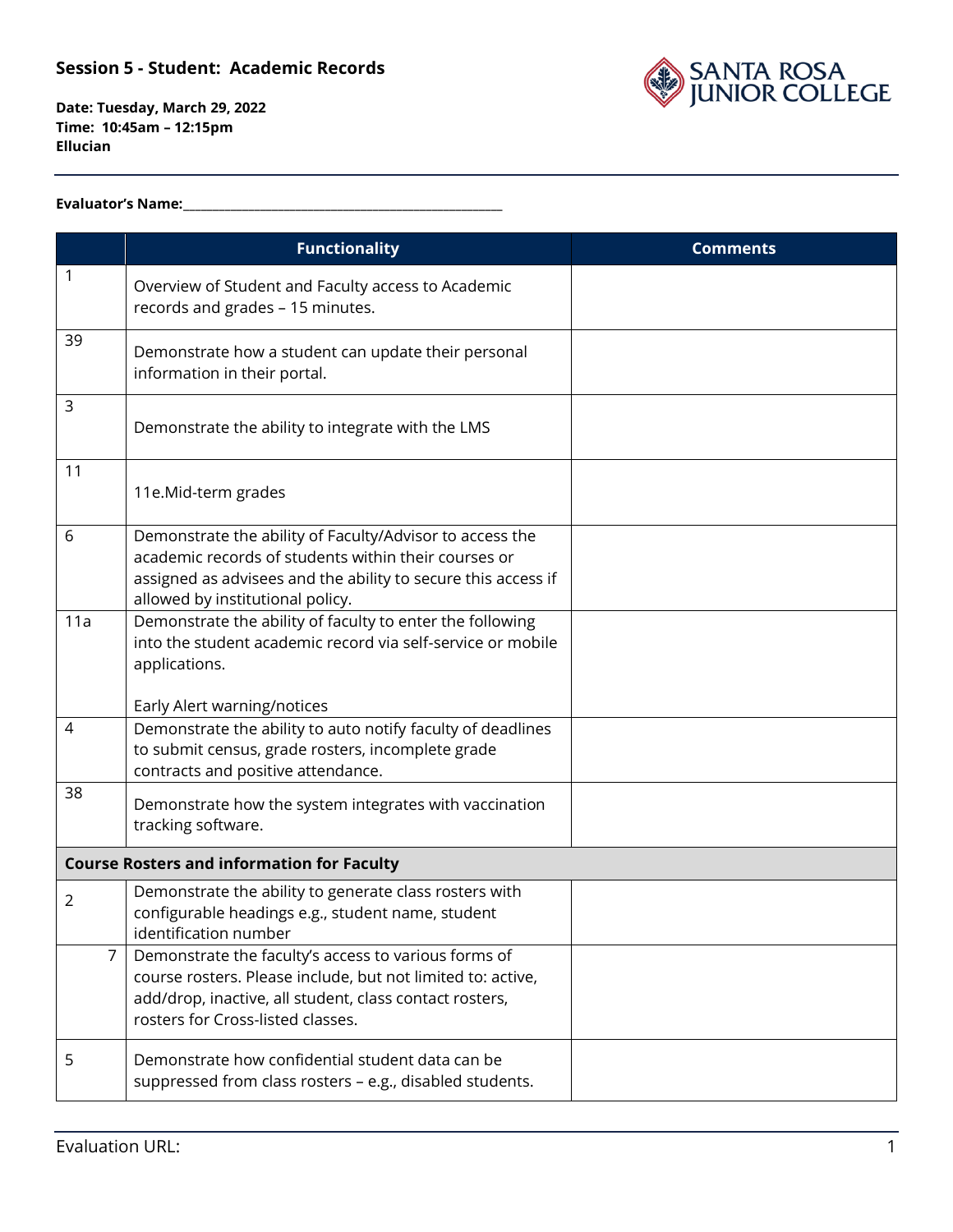

|    | <b>Functionality</b>                                                                                                                                                                                              | <b>Comments</b> |
|----|-------------------------------------------------------------------------------------------------------------------------------------------------------------------------------------------------------------------|-----------------|
| 8  | Demonstrate how your solutions could allow an instructor<br>to use a class roster to contact all students in the roster                                                                                           |                 |
| 10 | Demonstrate the ability of faculty to communicate with<br>student registered in their individual course through the<br>designated contact methods.                                                                |                 |
| 11 |                                                                                                                                                                                                                   |                 |
|    | Demonstrate the ability of faculty to enter the following<br>into the student academic record via self-service or mobile<br>applications.                                                                         |                 |
|    | b. Attendance into in class (Positive Attendance)                                                                                                                                                                 |                 |
|    | c. Non-credit Hours                                                                                                                                                                                               |                 |
|    | 11d. Date of last attendance                                                                                                                                                                                      |                 |
|    | <b>Faculty/Advisor Access to Academic Records of Students</b>                                                                                                                                                     |                 |
| 9  | Demonstrate how your solution allows instructors to<br>provide overrides for students in their classes - e.g.,<br>capacity                                                                                        |                 |
| 11 | 11e. Midterm Grades                                                                                                                                                                                               |                 |
| 11 | 11f. Final Grades                                                                                                                                                                                                 |                 |
| 25 | Demonstrate the ability to record "Incompletes" and track<br>them for follow up action. Ability to set an end date on an<br>Incomplete grade along with the grade it converts to if not<br>completed by that date |                 |
| 12 | Demonstrate the ability of faculty to submit a grade<br>change                                                                                                                                                    |                 |
| 18 | Demonstrate the ability to capture a variety of different<br>grades, e.g., final, mid-term, etc.                                                                                                                  |                 |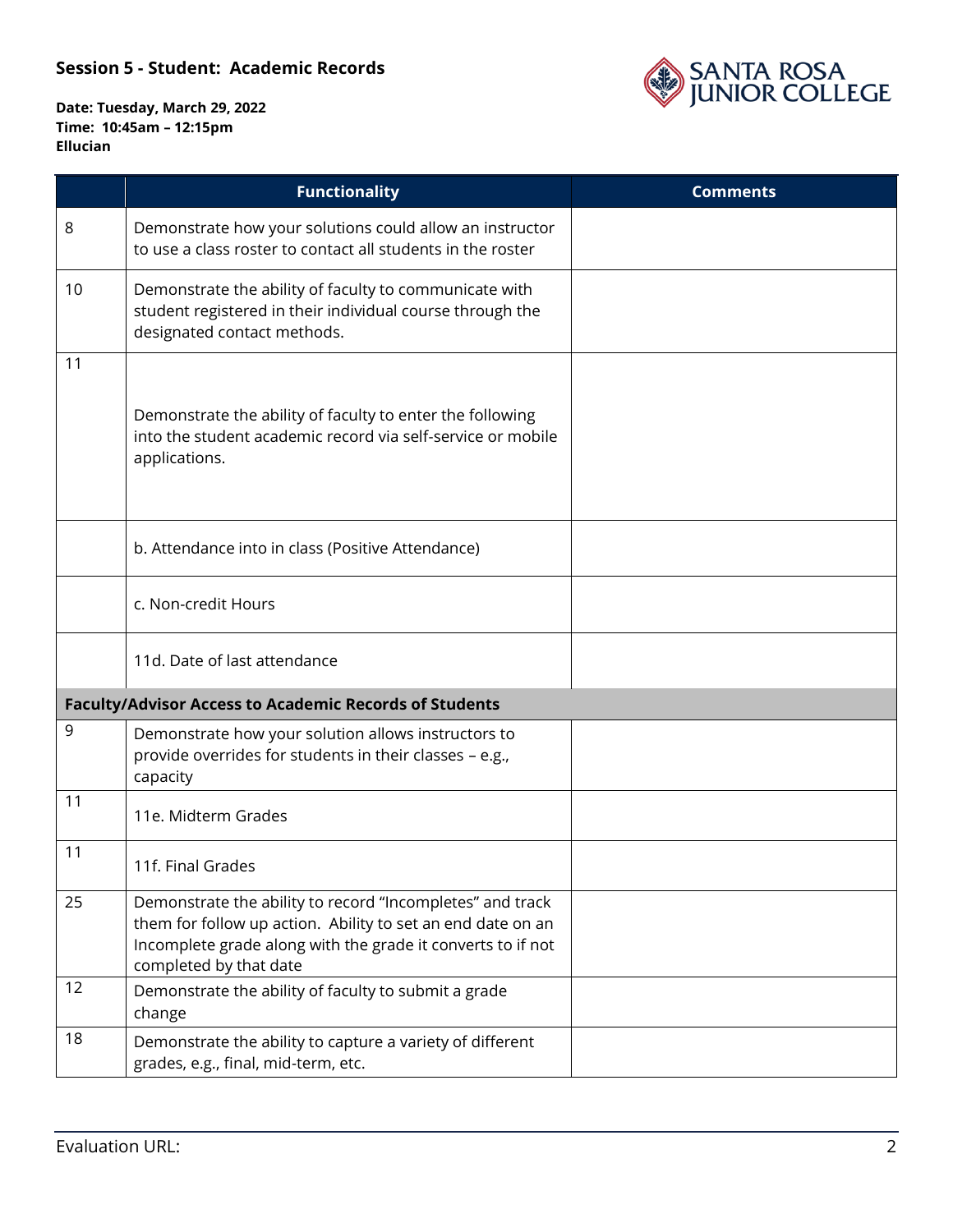

|    | <b>Functionality</b>                                                                                                                                                                               | <b>Comments</b> |
|----|----------------------------------------------------------------------------------------------------------------------------------------------------------------------------------------------------|-----------------|
| 19 | Demonstrate the real-time edits that are done to check for<br>invalid grades - e.g., cannot assign a W after a certain date                                                                        |                 |
|    | <b>Registrar's Processing: Faculty Grade Entry</b>                                                                                                                                                 |                 |
| 17 | Demonstrate the ability to accept the entry of grades via<br>the following:<br>a. 17a-Integration with LMS                                                                                         |                 |
|    | b. Manual data entry                                                                                                                                                                               |                 |
|    | c. Web pages                                                                                                                                                                                       |                 |
| 20 | Demonstrate the ability to enter comments associated<br>with grades                                                                                                                                |                 |
| 16 | Demonstrate the use of tables/rules that enable the<br>definition of grading scales e.g., A, B, C, D, F, W.<br>Additionally, demonstrate the ability to assign numerical<br>values to such grades. |                 |
| 21 | Demonstrate the ability to search for grades that are<br>missing or not yet reported                                                                                                               |                 |
| 22 | Demonstrate the ability to change a grade (with proper<br>authority). Additionally demonstrate the availability of an<br>audit log that captures a history of grade changes                        |                 |
|    | Demonstrate the ability to generate grade distribution<br>reports                                                                                                                                  |                 |
|    | <b>Student Access to Academic Records</b>                                                                                                                                                          |                 |
| 13 | Demonstrate the ability of students to review the following<br>Academic Information via self-service or mobile<br>a. Academic Program, Degree, Ed Goal                                             |                 |
|    | b. Grades entered per session or term                                                                                                                                                              |                 |
|    | Academic history, standing and grades<br>c.                                                                                                                                                        |                 |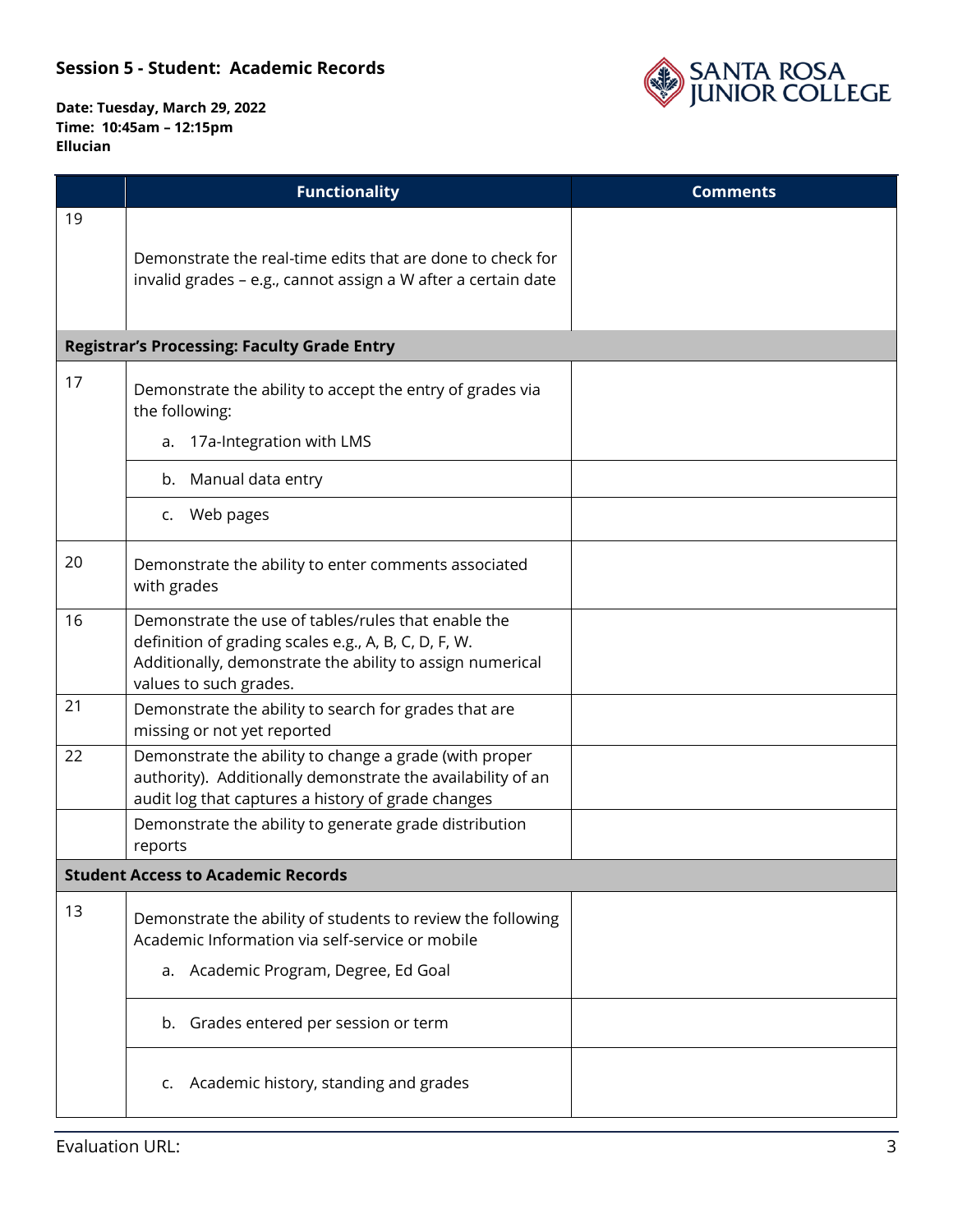

|    | <b>Functionality</b>                                                                                                                                                 | <b>Comments</b> |
|----|----------------------------------------------------------------------------------------------------------------------------------------------------------------------|-----------------|
| 24 | Demonstrate the release of grades (once they are<br>finalized) through a secure web site or portal                                                                   |                 |
| 14 | Demonstrate the student's ability to request a copy of their<br>transcript via web self-service, including the following:<br>a. Request for an unofficial transcript |                 |
|    | b. Request for an official transcript                                                                                                                                |                 |
|    | c. Number of copies                                                                                                                                                  |                 |
|    | d. Recipient (and address)                                                                                                                                           |                 |
|    | Date that the transcript should be sent<br>e.                                                                                                                        |                 |
|    | Option to send immediately, after next grading<br>f.<br>period, after degree/certificate posted                                                                      |                 |
|    | Online payment for any fees for "rush" delivery<br>g.                                                                                                                |                 |
|    | h. Online payment of any fees for "regular" delivery                                                                                                                 |                 |
| 15 | Alternatively, show how transcript requests can be<br>integrated with a third-party provider - e.g., Parchment                                                       |                 |
| 30 | Demonstrate the ability to automatically notify a student<br>that their transcript request has been fulfilled                                                        |                 |
| 37 | Demonstrate enrollment verifications                                                                                                                                 |                 |
| 32 | Demonstrate the recording of co-curricular activities, e.g.,<br>internships, sports team, club, etc.                                                                 |                 |
| 34 | Demonstrate the ability to configure transcripts with the<br>institution's graphics, format, etc.                                                                    |                 |
| 35 | Demonstrate how special academic programs with<br>additional accreditation show on the transcript                                                                    |                 |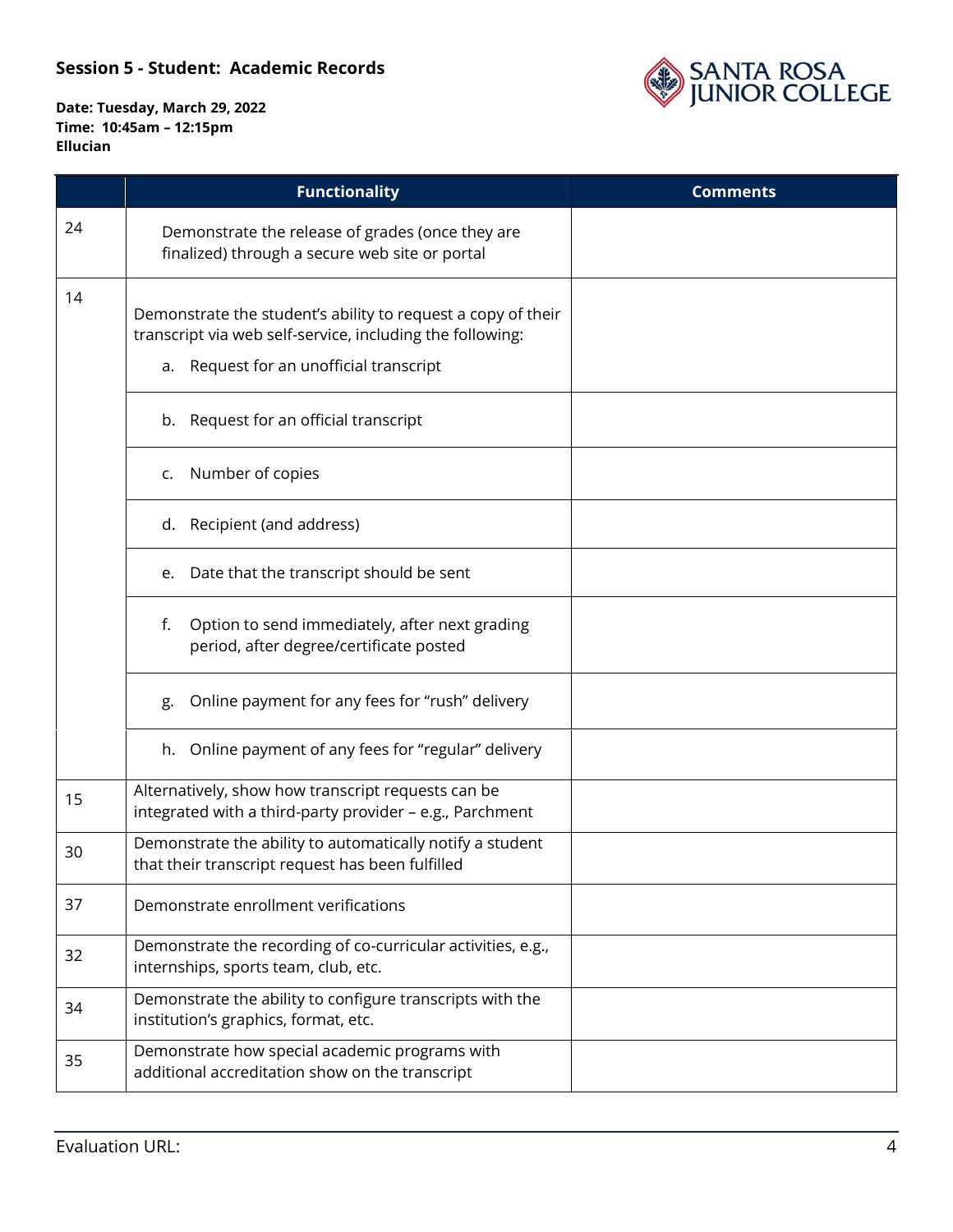

|    |                                                                                | <b>Functionality</b>                                                        | <b>Comments</b> |
|----|--------------------------------------------------------------------------------|-----------------------------------------------------------------------------|-----------------|
| 29 |                                                                                | Demonstrate the system's ability to place a student's<br>transcript on hold |                 |
|    |                                                                                | Registrar's Processing: Academic History/Transcripts                        |                 |
| 26 |                                                                                |                                                                             |                 |
|    | Demonstrate the ability to load/enter data to a student's<br>academic history: |                                                                             |                 |
|    |                                                                                | a. Transfer credits and coursework                                          |                 |
|    |                                                                                | b. High School GPA                                                          |                 |
|    |                                                                                | c. Previous degrees                                                         |                 |
|    |                                                                                | d. Advanced placement credit                                                |                 |
|    |                                                                                | e. Credit by examination                                                    |                 |
|    | f.                                                                             | Credits and coursework                                                      |                 |
|    | g.                                                                             | GPA                                                                         |                 |
|    | а.                                                                             | Comments                                                                    |                 |
|    |                                                                                | b. Degrees awarded                                                          |                 |
|    |                                                                                | c. Certificates awarded                                                     |                 |
|    |                                                                                | d. Noncredit Hours                                                          |                 |
| 46 | software.                                                                      | Demonstrate how the system integrates with imaging                          |                 |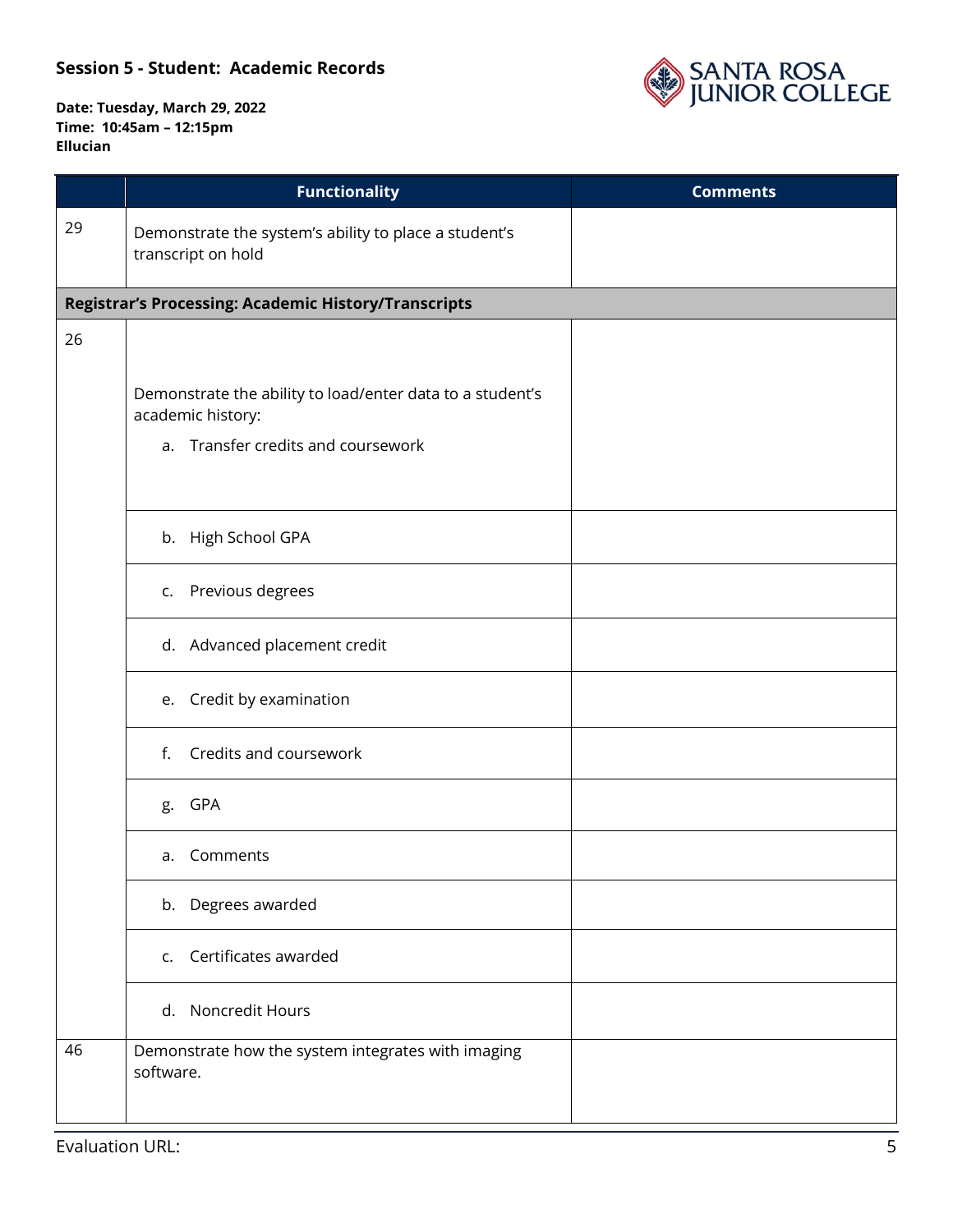

|    | <b>Functionality</b>                                                                                                                                  | <b>Comments</b> |
|----|-------------------------------------------------------------------------------------------------------------------------------------------------------|-----------------|
| 27 | Demonstrate the ability to create course equivalencies<br>from other institutions.                                                                    |                 |
| 28 | Demonstrate the ability to send transcripts to other<br>institutions in a wholly electronic manner                                                    |                 |
| 36 | Show the ability to outsource transcript production to a<br>third-party provider - including secure data transfer                                     |                 |
| 31 | Show the availability of an audit log that provides<br>information about all transactions that relate to the<br>processing of transcript requests     |                 |
| 33 | Demonstrate the ability to indicate that the student might<br>have academic records stored outside of the system, e.g.,<br>microfiche, paper          |                 |
| 45 | Demonstrate how legacy records from the homegrown SIS<br>are handled/archived.                                                                        |                 |
| 41 | Demonstrate how the system automatically adjusts a<br>student's fees when their residency for tuition purposes is<br>changed due to reclassification. |                 |
| 42 | Demonstrate how the system allows for custom residency<br>determination rules beyond residency flags when<br>processing the CCCApply application.     |                 |
| 44 | Demonstrate how the system allows A&R to generate fee<br>reversal requests to Accounting.                                                             |                 |
| 40 | Demonstrate how the system verifies that a CCCApply<br>applicant is not a potential hacker/bad actor.                                                 |                 |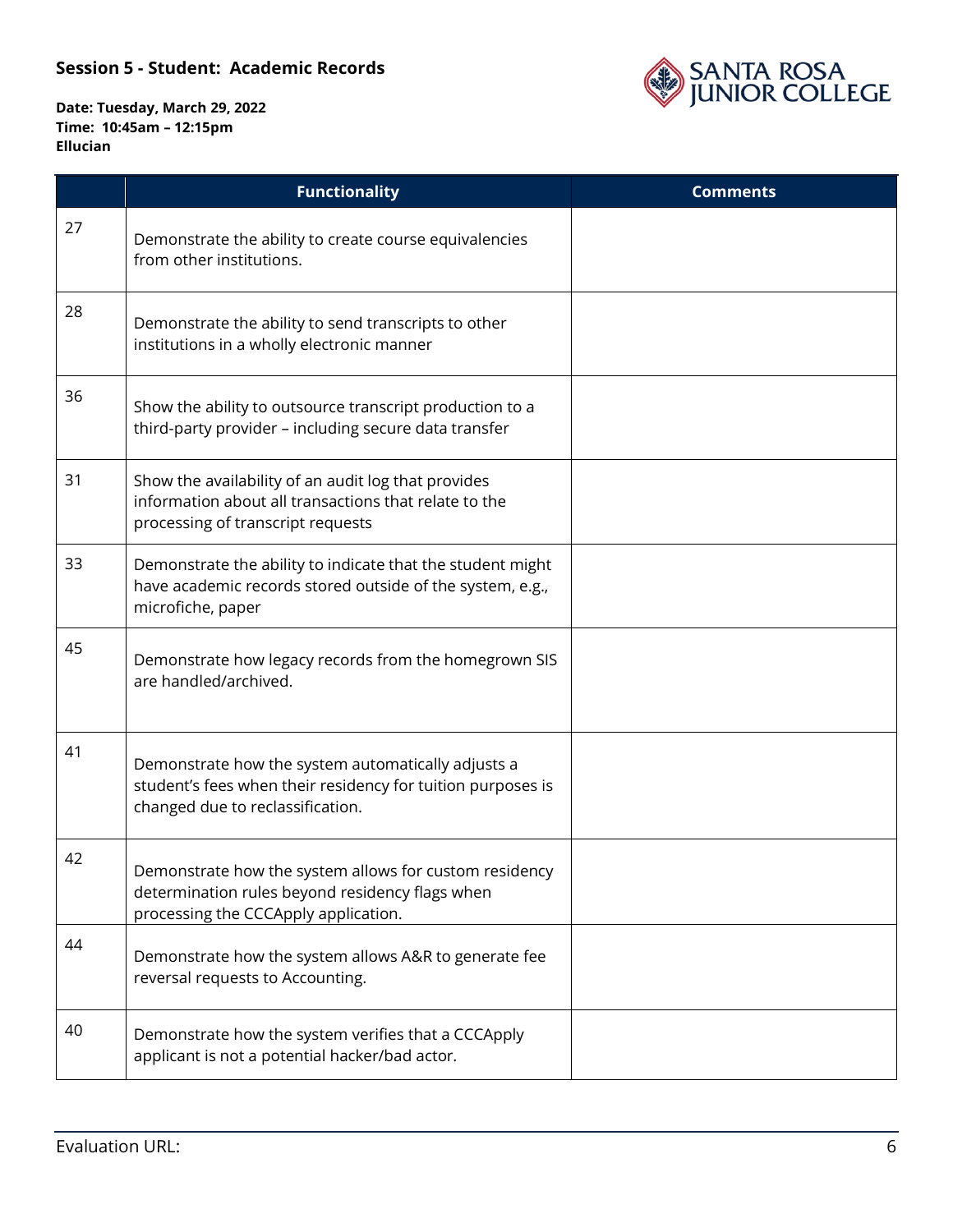

|    | <b>Functionality</b>                                                                                                                                                 | <b>Comments</b> |
|----|----------------------------------------------------------------------------------------------------------------------------------------------------------------------|-----------------|
| 47 | Demonstrate how the system handles record merges and<br>how this is communicated to other 3rd party systems that<br>may have duplicated records of the same student. |                 |